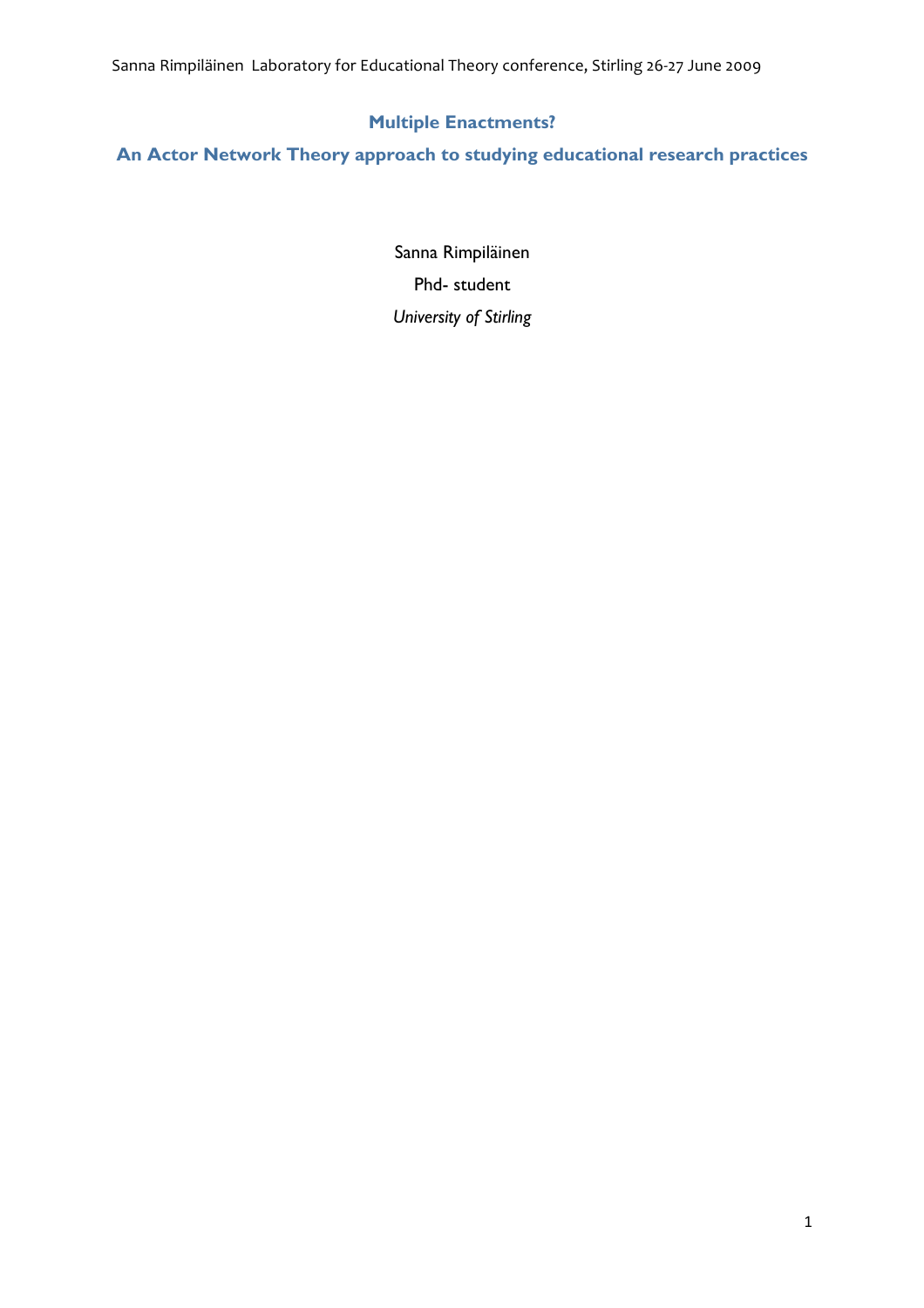## **Introduction**

Actor Network Theory (ANT) is one of the more controversial approaches in social sciences. It arose in the early 1980s out of criticism towards the more traditional Sociology, which tended to disregard the role of the material and the natural in the constitution of 'social reality'. In ANT terms, the social is not seen as the 'glue' holding society together, but as something made up of essentially non-social components (human, non-human, animate, inanimate entities) constituting networks of relations and being constituted by them. (Latour 2005, 4-5; Law 2007.) The main aim of ANT is to overcome the subjectobject divide, the distinction between the social and the natural worlds and to see the reality as enacted. Over the years the ANT approaches have developed into various directions in the hands of different thinkers and disciplines. The aim of the paper is to disentangle some of the conceptual messiness of  $ANT<sup>1</sup>$  while considering the potential of applying a strand of the approach in my PhD study, which is linked to an interdisciplinary (Education and Computer Sciences) research and development project Ensemble<sup>2</sup>. The project studies case based learning in a number of disciplines in Higher Education and the potential of semantic web applications for enhancing that learning. The PhD study focuses on following the research team as they work on studying cases in the discipline of Archaeology, and as they translate these findings into semantic web applications for the use by the discipline.

<u> 1989 - Johann Stein, fransk politik (d. 1989)</u>

 $1$  On a personal note, ANT and I were formally introduced in the weeks preceding the start of my PhD. The intensive study that ensued from the first emails my PhD supervisor sent listing some central readings on the approach did not lead me towards a new 'perspective' on the world around me, but more profoundly, has forced me to adopt a new worldview entirely. Rather than thinking about the complexity of reality in terms of multiple perspectives on a single underlying 'thing', it now emerges as multiple in itself, being created and enacted into being in material-semiotic practices. Getting to this point has involved a variety of networks, actors and actants – books and articles, different reincarnations of Actor Network Theory, the internet, empirical data, my supervisors and the other members of the research team, childminders, EasyJet, M8, office space, digital recorders, cups of coffee, Amazon and Royal Mail, to list a few. These have caused (and in some cases prevented) frustration and irritation, anxiety and excitement, joy of discovery, laughter, sleepless nights, prolonged periods of concentration, (a building project in my garden), and ultimately, learning to engage with the world in a new way. This paper is one outcome of this ongoing journey into and within the heterogeneous, messy, multiple and fluid semiotic-material network that is usually denoted by a single name 'Actor Network Theory'.

<sup>&</sup>lt;sup>2</sup> See www.ensemble.ac.uk for more information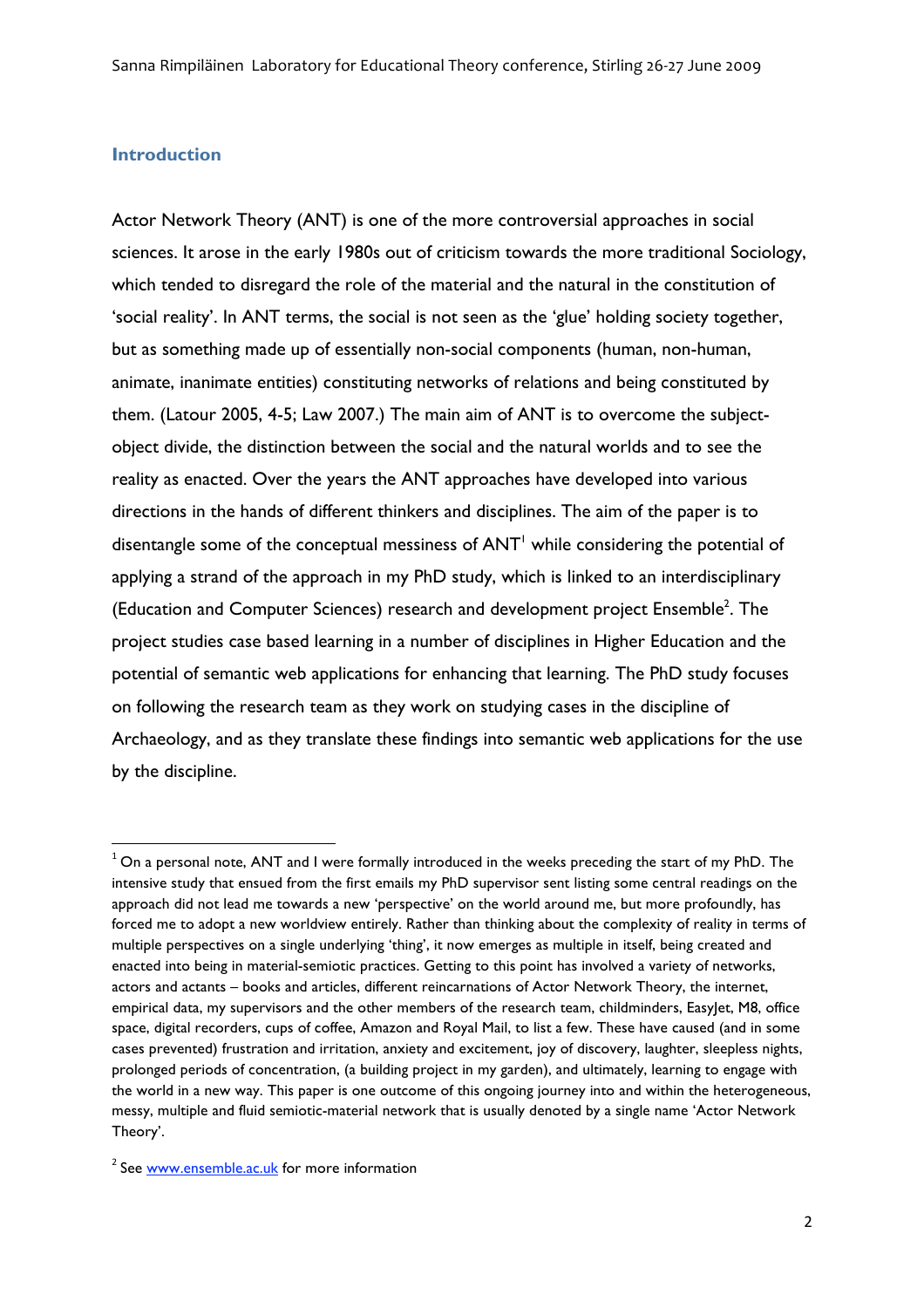The Ensemble team is large and distributed; the team consists of 16 team members who are based across five institutions in the UK with some members in the United States and Australia. There are six research settings currently engaged between the two lead institutions of the project. Although the project as a whole forms the (networked) context for the study, the PhD follows primarily the six researchers involved in carrying out the work related to the discipline of Archaeology.

The key research questions are:

- How is an interdisciplinary research and development project carried out, enacted, in practice?
- What are the necessary networks that both carry and delimit these practices but also enable them to come into being through enactments?
- What kinds of realities are being enacted through these practices?

The paper will first sketch out the development of the approach(es) from their era of inception in Paris in 1978-82 by Michel Callon and colleagues, through its momentary - and relative - 'stabilization' in 1990s ('ANT 1990') to the more recent diaspora of approaches, studies that could be conceptualised as post- ANT ('ANT thereafter') (e.g. Law, 1999, 10; Law 2007<sup>3</sup>; Mol 2007). The paper then proceeds to discuss a number of central concepts of ANT including the notion of *network*, the nature of the various nodes in networks (*actor, actant, intermediary and mediator* (Latour 2005)) before finally giving more detailed attention to the elusive concept of *object* (Knorr Cetina 1999; Law 2002; Law 2007; Law and Singleton 2005; Mol 2007). After that the ideas of enactment in producing multiple objects (and thus ontologies), as suggested by Annmarie Mol (2007), and the nature of *practice*, with emphasis on knowledge practices are considered. The paper finishes with a proposal for a theoretical framing for the PhD study.

# **'What** *is* **this** *thing?' –* **Origins of Actor Network Theory**

Actor-network theory originally emerged as a critique against the traditional sociology, which disregarded the role of the material, the non-human, in the constitution of the social,

<sup>&</sup>lt;u> 1989 - Johann Stein, fransk politik (d. 1989)</u>  $3$  No page numbers in this document.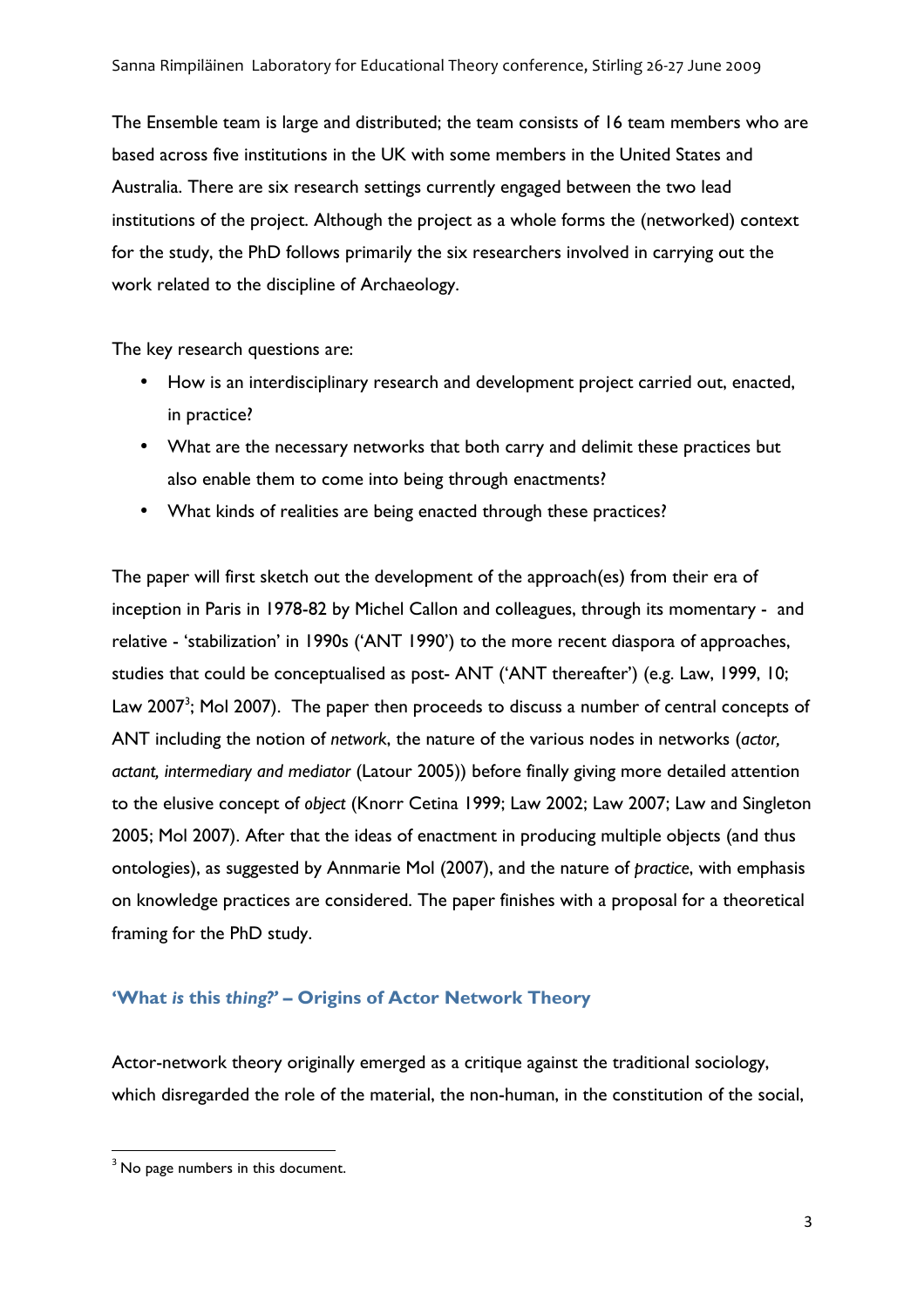and relied on the 'explanative power of the social context' (Latour 2005, 4-5). Thus, the main barrier for trying to get to grips with ANT is its general terminology, which while familiar in form, in practice carries a different meaning to that more generally used in Sociology. Furthermore, in the few decades since its inception, the approach has evolved into different strands and the usage of concepts seems to vary from one person to the next and between different case studies (e.g. Callon 1987; Latour 1999; Latour and Venn 2002; Law 2002; Law and Singleton 2005; Mol 2007; Nespor 1994; Pels et al. 2002.)

John Law (2007) divides Actor Network Theory in two major phases, that of ANT 1990 and ANT thereafter. Until mid-to-late 1990s the social sciences, including the ANT approach, tended to regard phenomena as stable and structured. In 1990s the approach found a momentary stability only to splinter into a variety of approaches in the noughties.

According to Law (2007) the principles of ANT 1990 emerged from four different origins. The first principle, in which networks consisting of humans and non-humans became the centre of attention, was a study by Michel Callon into an introduction of an 'electric vehicle' in France. The vehicle project failed, leading Callon (1980 quoted by Law 2007) to ask how it was possible to describe fragile, yet inflexible, heterogeneous, socio-material systems. That was the starting point for the idea of actor-networks.

The second principle of ANT - that of *symmetry -* arrived through science studies. Initially the symmetry referred to epistemology, the nature of knowledge (false or valid, and the need to assess that) (Bloor 1976, Kuhn 1962, Latour 1993 quoted by Law 2007). Later on this changed to denote the idea of ontological *generalised symmetry* between human and nonhuman beings. Michel Callon (1987) applied this approach in his study of fishermen, scientists and scallops. Importantly, Latour has later qualified this controversial idea by emphasizing that symmetrical in ANT terms means that no *a priori* assumptions of *asymmetry*  are made between intentional human action and causal relations of the material world (Latour 2005, 76).

The third principle can be traced back to philosopher of science Michel Serres (1974 quoted by Law 2007) via Latour and Callon, and it introduces the central concept of *translation* into ANT. Serres used this metaphor to describe the overcoming of boundaries between two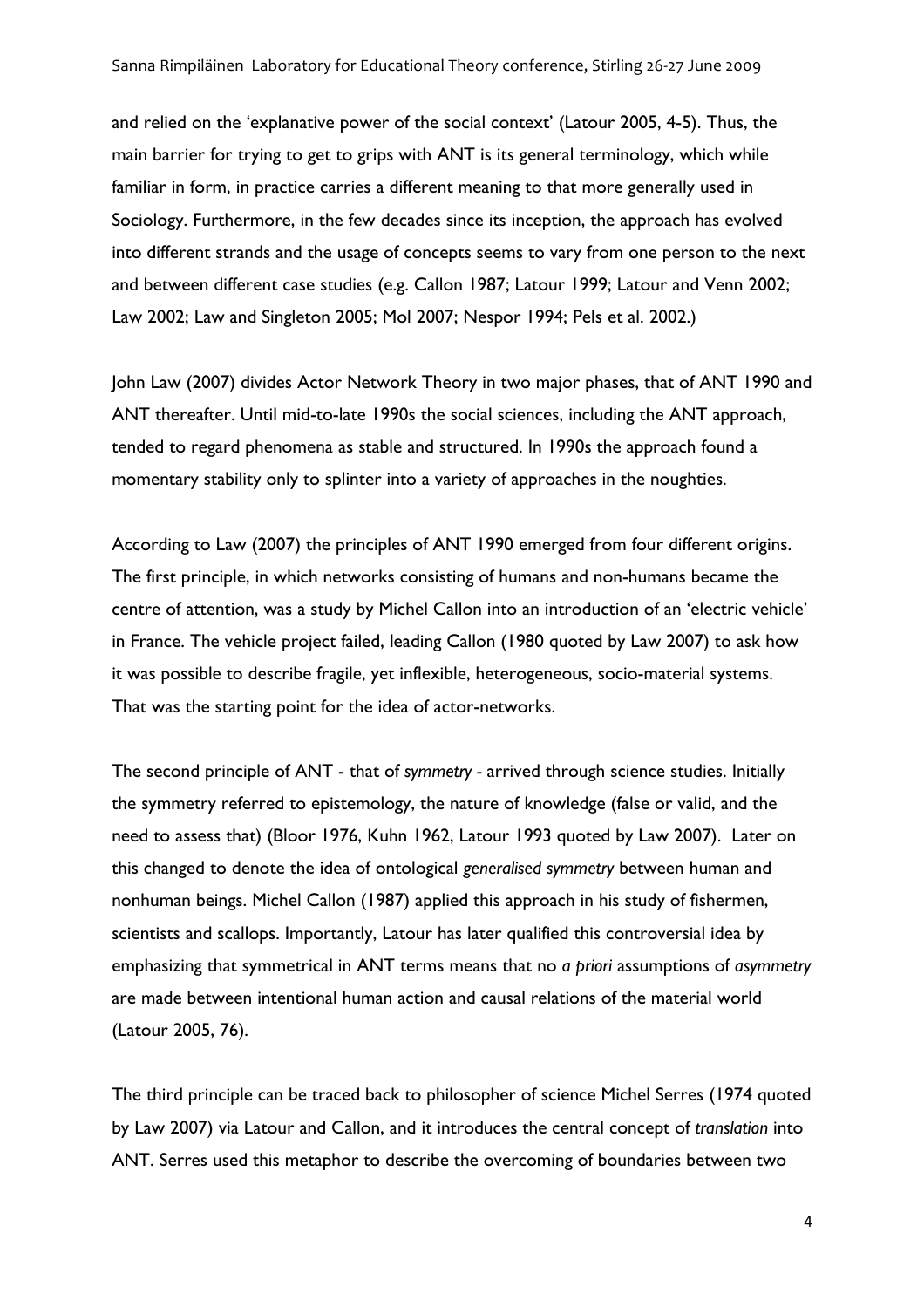different orders, or order and disorder. Callon (1987), using the principle of generalised symmetry mentioned above, was able to 'domesticate' all the different actors (scallops, fishermen and scientist) 'in a process of translation, that relates, defines and orders objects, humans or otherwise' (Law 2007, Callon 1987). Thus both humans and non-humans are treated without *a priori* judgement of the role they play in the networks. Translations are about continual displacements and transformation of subjects and objects, and he also emphasises the insecurity, fragility of the translations and their susceptibility to failure (Callon 1987, 18-19).

The fourth principle Law (2007) puts forth is that ANT should be understood as *an empirical version of post-structuralism*. This idea, he says, has similarities with Foucault's work (actor networks could be seen as scaled down versions of discourses – Law 2007), yet can usefully distinguish itself from 'those forms of post-structuralism that attend to language - - alone' (Law 2006, 4). Therefore it would be possible to treat the research practices as types of material-semiotic discourses.

So is ANT approach a theory or a method? John Law (2007) – clearly in 'ANT thereafter' mode - characterises ANT as:

'a disparate family of material-semiotic tools, sensibilities and methods of analysis that treat everything in the social and natural worlds as a continuously generated effect of the webs of relations within which they are located. It assumes that nothing has reality or form outside the enactments of those relations. Its studies explore and characterize the webs and the practices that carry them.'

Interestingly, the word 'theory' is not mentioned above; instead ANT is described in terms of 'tools', 'sensibilities' and 'methods of analysis'. ANT is thus both a tool, that is, *a research method* to gather data with and *a method of analysis*, a way of making sense of that data. Law would prefer to call the approach *material-semiotics* for it maps network relations that are both material (between things) and semiotic (between concepts). Many relations are both kinds and part of a single network<sup>4</sup>.

<u> 1989 - Johann Stein, fransk politik (d. 1989)</u>

<sup>4</sup> Wikipedia, accessed 28.01.09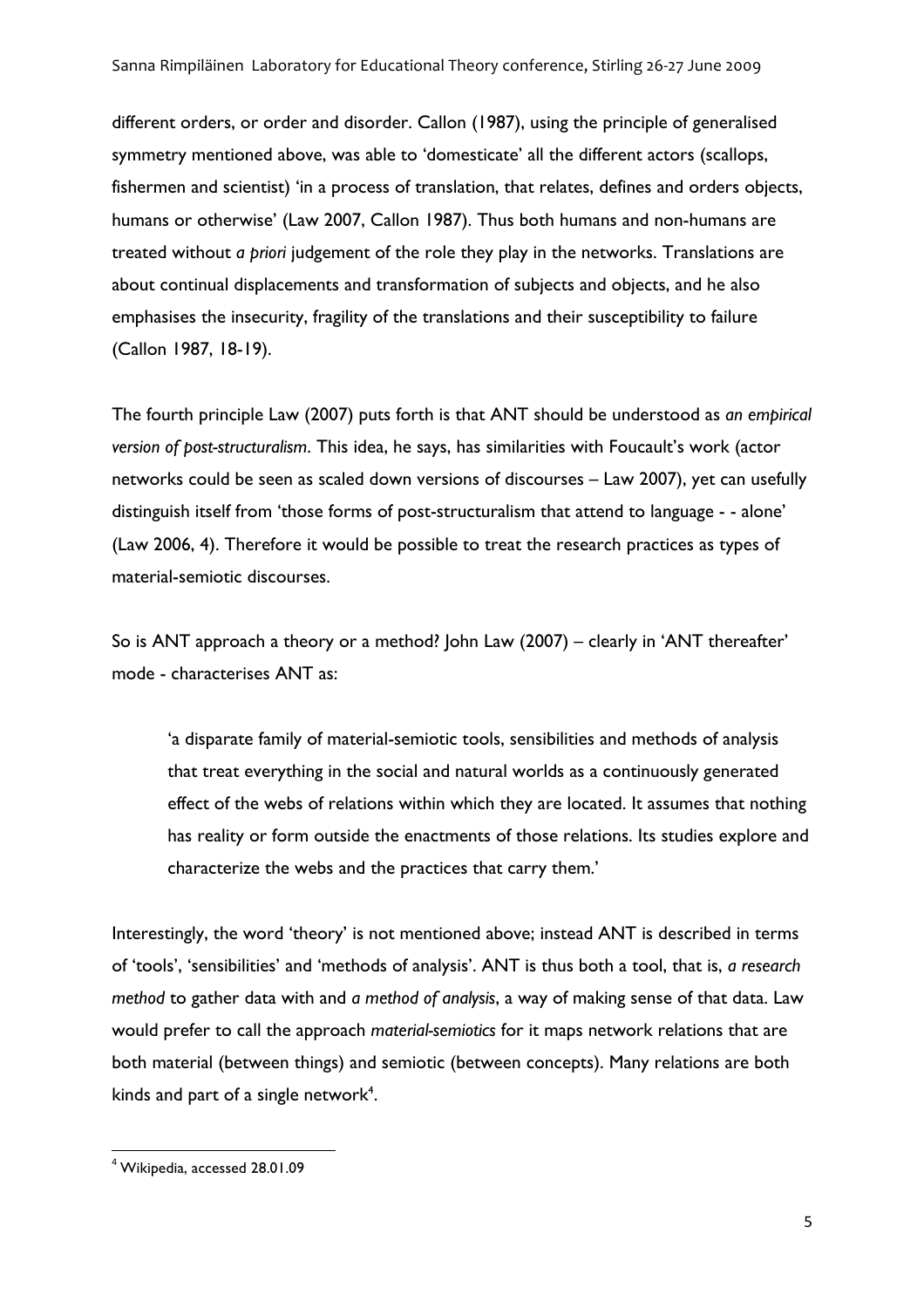Law's characterization does bring up elements that most ANT approaches share; that the social and the natural are divided through enactments, along with the subject and object, human and non-human, as well as the idea of networks as both the location and the mechanism of what generates the reality (cf. e.g. Latour 2005). What is different here in comparison to the earlier versions of ANT is the idea of the enactment of network relations (which are also objects) in practices, and that nothing has 'reality or form outside' these. This was a difficult concept to grasp, as it goes against the standard view of Euro-American metaphysics, which sees entities as independent of each other and having properties, and 'reality independent of our perceptions, as anterior, definite, singular and universal' (cf. Law 2004, 23-25). Space does not allow for a full debate here, but *what concerns science* and the more collective world generally, scientific facts or *particular* realities 'are produced along with the statements that report them' (Law 2004, 38). However, these can *appear* to be independent, anterior, singular and so on, which in itself is down to them having been produced in (scientific) practices; they are a consequence of the method that produced them. (Law 2004, 38). To me, the important distinction to keep in mind here is that Law and colleagues are talking about scientific practices and realities; as *individuals* we can experience the world as independent of our perceptions, as anterior and so on in the daily encounters in the networks in which we operate. (Law 2004, 31).

## **Some central concepts of ANT: networks and its nodes**

The conceptualisations of networks in the ANT literature are numerous. They can be seen as associations between actors and actants; a trace that is left behind by a moving agent (Latour 2005, 132) or as something within which 'things' circulate; or as connections between humans (social networks), as 'fluid and contested definitions of identities and alliances that are simultaneously frameworks of power' (Nespor 1994, 7) or fluid spaces (Law 2002; Law 2007). Networks can also be seen 'organising physical space, as producing and constitutive of material spaces of social practices and as channels of communication' (Nespor 1994, 16). Furthermore, networks can be traced (to some extent), described (Latour 2005), they can be cut (a methodological move) (Strachern 1996 quoted by Law 2007), or be seen as enacted (Mol 2007, Law 2007). Most importantly, they can be seen as contextualizing and generating the social and natural worlds (Law 2007). However, taking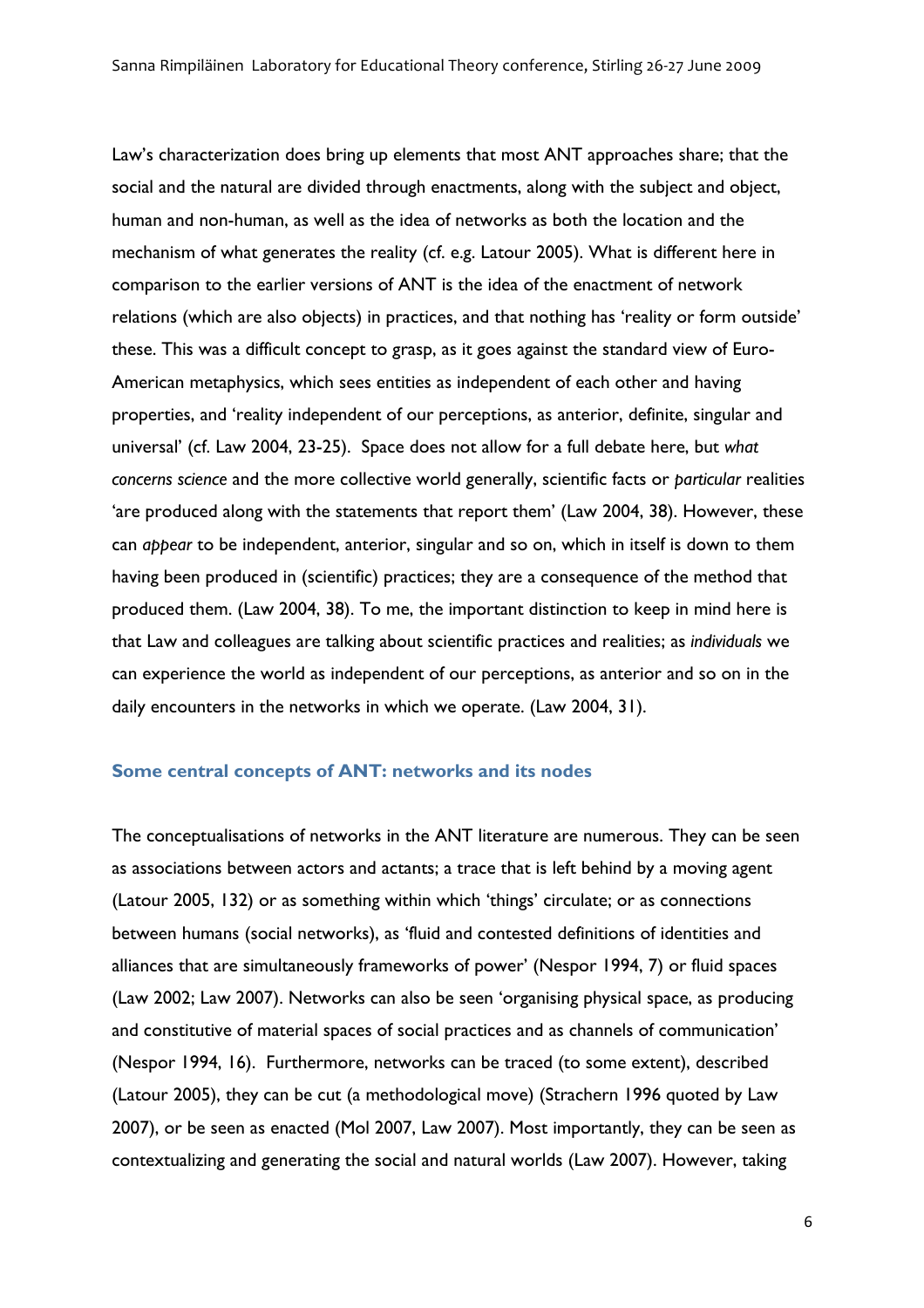networks as a 'thinking tool<sup>5</sup>' as suggested by Latour (2005), provides space for conceptualising networks both methodologically and analytically through the various suggested material, social and discursive configurations.

Networks consist of nodes that are connected together, be it by association or by more concrete links. There are a number of interrelated concepts which, depending on the situation, can be similar, the same, overlapping or completely different from one another. These are:

• Object vs. Subject

<u> 1989 - Johann Stein, fransk politik (d. 1989)</u>

- Actor/ Actant
- Mediator vs. Intermediary

Moving away from the subject-centred understanding of the social has made the 'object' one of the central concepts of ANT. It is also one of the most troubling ones. In more classical ANT, an object is often defined as a stabilization of networks of relations. The object will remain the 'same' so long as those relations hold together and do not change; everything participates in holding everything together. (Law 2002, 91-92.) More recently, objects have been defined as network relations enacted in practice (Mol 2007; Law 2004). They can be larger and varied, like a curriculum and they can be small and more tangible, like a hammer (cf. Latour & Venn 2002, 250). They can be concrete (like a piece of technology) or abstract (speech), animate (a scallop) or inanimate (a book). They can be networked, or fluid, or stable or enacted.

Agency is an important issue in understanding the nature of actors and actants. This relates to the aforementioned idea of *generalised symmetry:* both human and non-human *actors* (that is, subjects and objects) are understood as having the potential for 'agency'. Agency, however, is not the psychological understanding of human intentionality, capacity to act and make decisions, but that of a capacity to cause an '*effect',* to make a difference to a state of affairs. If there is no visible effect, there is no agency. (Callon 1987; Latour 2005, 52-53.) Thus term *actant* denotes a *non-human actor*, or an object with a capacity to cause effects (Latour 1999, 303).

 $<sup>5</sup>$  In this way 'network' becomes two-tier concept denoting both a thing and a tool.</sup>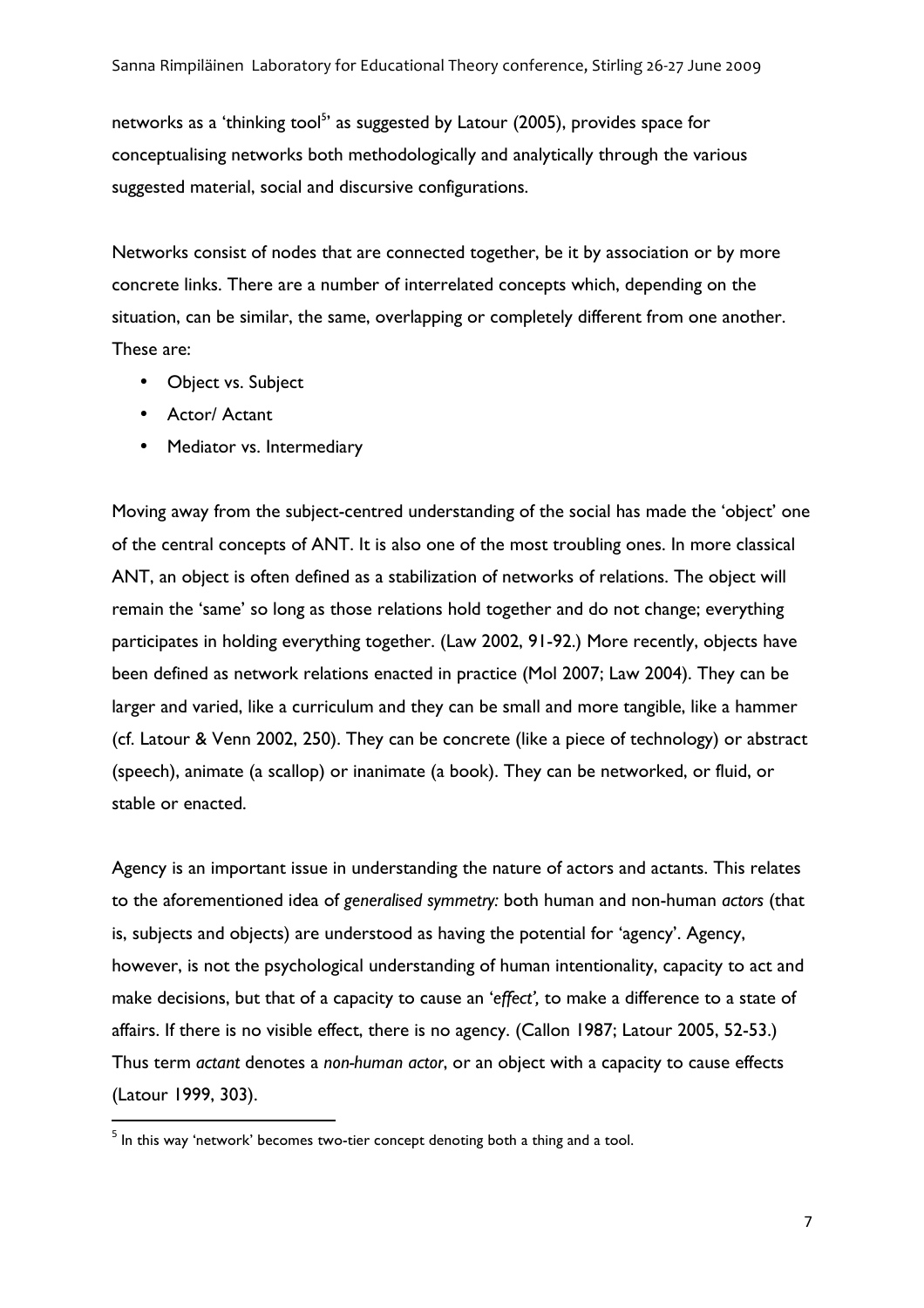While actant highlights the capacity of a nonhuman actor to cause effect, an intermediary takes a specific role: it is an actor, an object or an event that is a mere carrier of information or force without transforming it. Its output is entirely defined by its input: A in, A out. This is a dissemination notion of change. Mediators, on the other hand, are specific. They transform and modify meaning; A becomes B, or B, C etc all the way to Z. This is a translation notion of change. Being an intermediary or mediator is a quality assigned to or adopted by an object or an actor. An actor that has been a mere intermediary, say, like a postman, may turn into a mediator if they decide to decant the contents of their postbag into the nearest bin. (cf. Latour 1999, 307; Latour 2005, 39) But if it is actants that make actors do things, what is the actant in the above example, which turns the actor from an intermediary to a mediator? What made the postman so frustrated in his job that he threw the bag into the bin? Was it the argument he had with his boss in the morning? (And what caused that in the first place?)

John Law and Vicky Singleton (2003) examine the nature of objects in four different ways: objects as

'volumes of in Euclidean space; as stable networks of relations; as fluids that gently reshape their configurations; and finally, as generative links between presences and absences that are both brought, and cannot conceivably be brought, together.' (Law and Singleton 2005, 11).

They examine these from the point of view of alcoholic liver disease, whose bearers' trajectories they were trying to trace but failed. The reality of alcoholic liver disease proved too messy, which led them to wonder if their methodological tools were unfeasible. They state that object is an object even if due to the insufficient methods used it could not be detected or known (Law and Singleton 2005, 3).

In Euclidean space an object is understood as stable, three dimensional and concrete. It is able to move (or to be moved) across three dimensional space from A to B, like a ship, or a scientific instrument (immutable mobile Latour 1990 quoted by Law 2006; Law 2002; Law & Singleton 2005, 3). 'Object remains an object while everything stays in place and the relations between it and its neighbouring entities hold steady' (Law 2002, 93). Apart from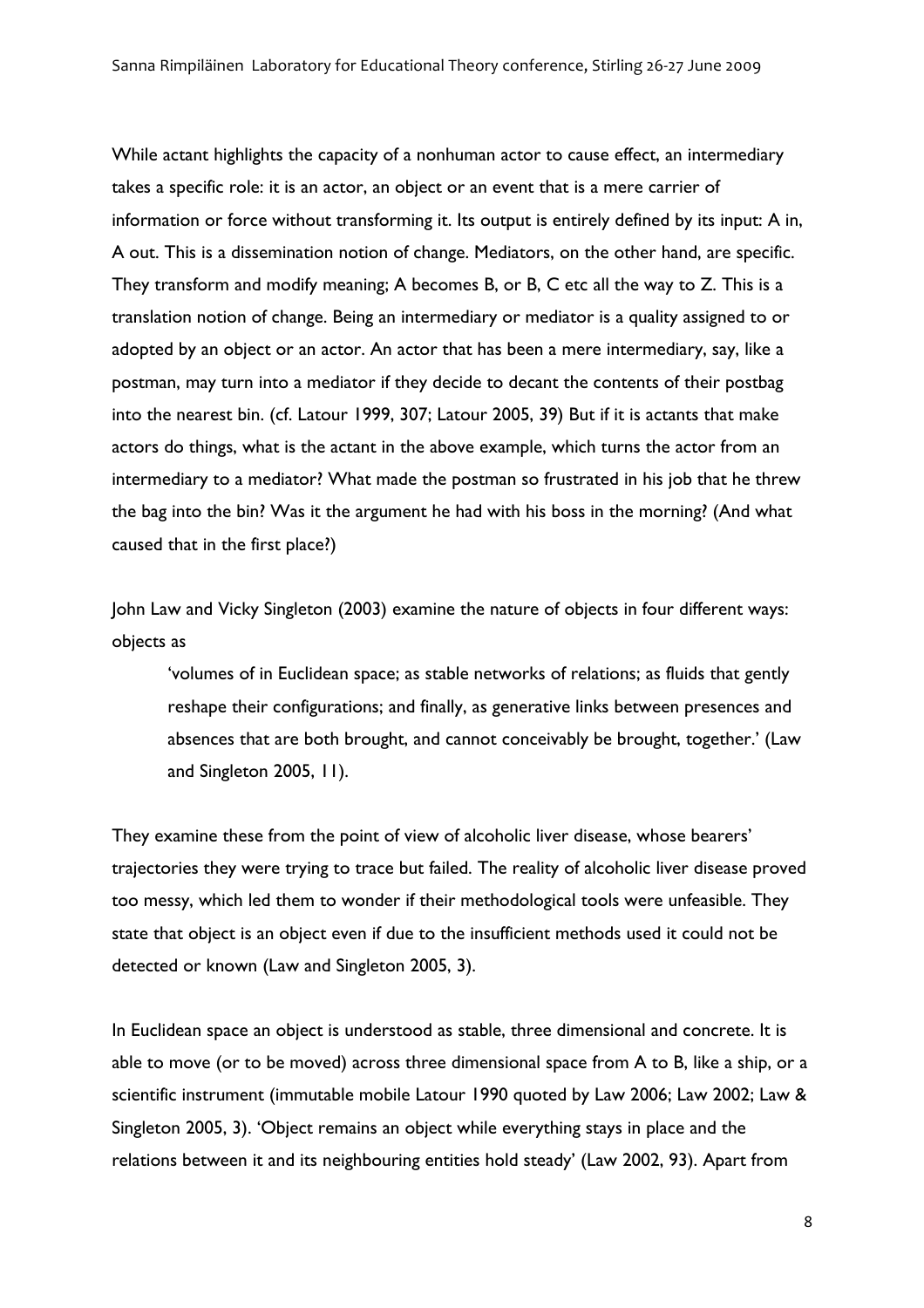being a fixed object, the Euclidean entity is also a *network object*. Network space is syntactical and holds the object together conceptually. The object is immobile within that space, while simultaneously holding physically together in Euclidean space. That enables it to move from A to B. (Law 2002, 95; Law and Singleton 2005, 3.) It is questionable whether abstract entities could be seen in Euclidean terms. However, as Law and Singleton point out as 'many objects putatively located in physical space can only be detected *in a network of relations* that makes them visible' (like disease, learning or identity) (Law and Singleton 2005, 4).

Law brings up a third type of space, *fluid space,* investigating it using the metaphor of topology and homeomorphism, and by thinking of the continuity of objects in space (and time?) (Law 2002, 97-98). The idea of fluidity has arisen as response to the criticism faced by the earlier version of ANT where the networks and objects were understood as fairly rigid (Law and Singleton 2005, 5). The objects described in Euclidean or network space, Law says, have nothing to do with fluid space, *as apparently fluid objects lose their homeomorphism when they are fixed in a network*. Or in other words, in Euclidean and network spaces an object that changes is 'broken while it is being deformed' (like smashing a plate). (Law 2002, 98-99.) Seeing objects as fluid and attending to their mutability (deLaet and Mol 2000; Law and Singleton 2005, 5) allows objects to be seen 'the same' yet changing across space. The point here is gradual, gentle change over time. He bases this analysis on the example of the Bush pump and its variations in different contexts or compositions of parts etc. (deLaet and Mol 2000; Law 2002, 99; Law and Singleton 2005, 5.) In addition, I would argue for the fluidity of networks too. Perhaps it is networks that change around objects in order to maintain them? An example of this would be an organisation that constantly has to reconfigure itself in order to exist. It makes sense for both objects and networks to be seen as fluid for objects are parts of networks, and networks constitute objects. (cf. Law and Singleton 2005, 6.)

The above treated three conceptualisations of object were not enough in explaining the alcoholic liver disease, so Law and Singleton look at a fourth type of object, the '*fire object'*. In this, the object is present, but that presence depends upon series of absences, realities that cannot be brought to presence and are thus 'othered'. (Law and Singleton 2005, 11). Its point is that we are unable to understand objects 'unless we also think of them as sets of present dynamics generated in, and generative of, realities that are necessarily absent'.

9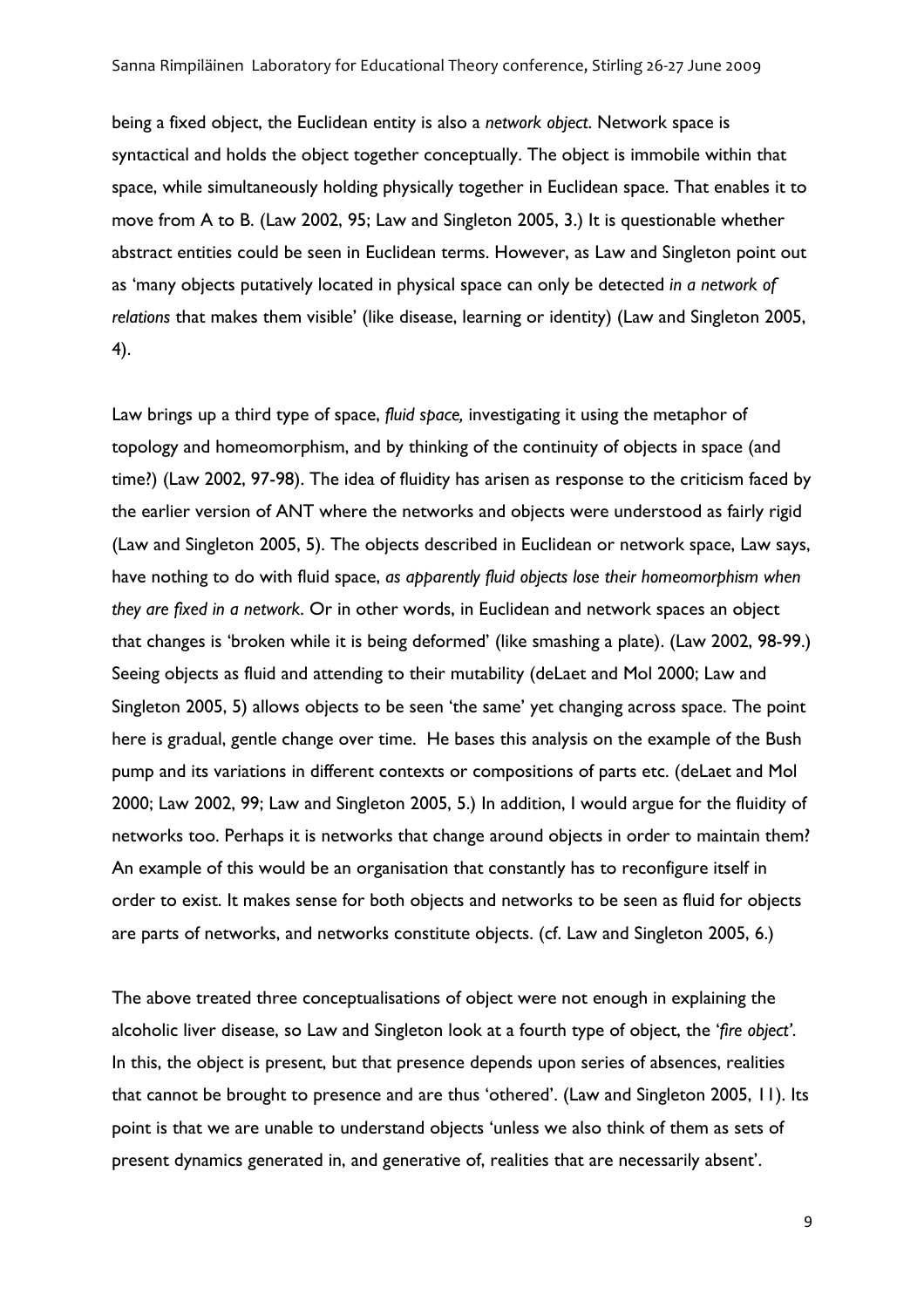These objects are transformative, but unlike the gentle and gradual transformations in the case of fluid objects, the changes are jerky and consist of jumps and discontinuities (Law and Singleton 2005, 8).

Another addition to the array of objects comes from the work of Annmarie Mol (2007) who sees *objects as multiple and as enacted in practice*. The object she is following is a disease called Atheroclerosis, which appears as symptoms and which becomes enacted as a disease in a multiplicity of hospital settings. Mol attempts to get away from the idea of multiple perspectives on a single object, treating objects instead as 'things manipulated in practices' (Mol 2007, 4). She argues that by focusing on the practices, bringing them into the centre of attention as the location within which the objects are manipulated or enacted, the single object emerges and disappears from one practice to the other. Through this the object, the *reality multiplies*. No object is singular, according to Mol, they are 'more than one, less than many'. (Mol 2007, 4-5.)

By looking at objects as enacted in practice their nature and the possibilities present in that situation, in the act of enactment, multiply as well. The reality is messy. Everything is localised, fluid and unstable. Given this state of affairs, how then does reality, the single disease, hang together, despite being multiple, Mol asks. This is down to relations existing between the different enactments; e.g. shared procedures or vocabulary, translations of instruments from one setting to the next, pieces of paper, x-rays, people moving between settings etc. -these prevent the multiple object from falling apart. (Mol 2007, 5.) Mol (2007, 121) states that 'when one object is enacted, another one maybe included in it'. Expanding on this, and referring to Law's fire objects above, it could be argued that enactments of objects simultaneously exclude other enactments; they form oppositions, contradictions or they arrange to support or reinforce the other enacted objects. Mol says that objects may have complex relations (2007, 149); I would argue that they also articulate with other enactments across and in time and space. Diseases (as well as any other objects, e.g. identities, human rights, road maps) become 'reproduced' or 're-performed' over and over again and this links them into the practices of a profession. The way in which practices come about is something Mol does not discuss in her book.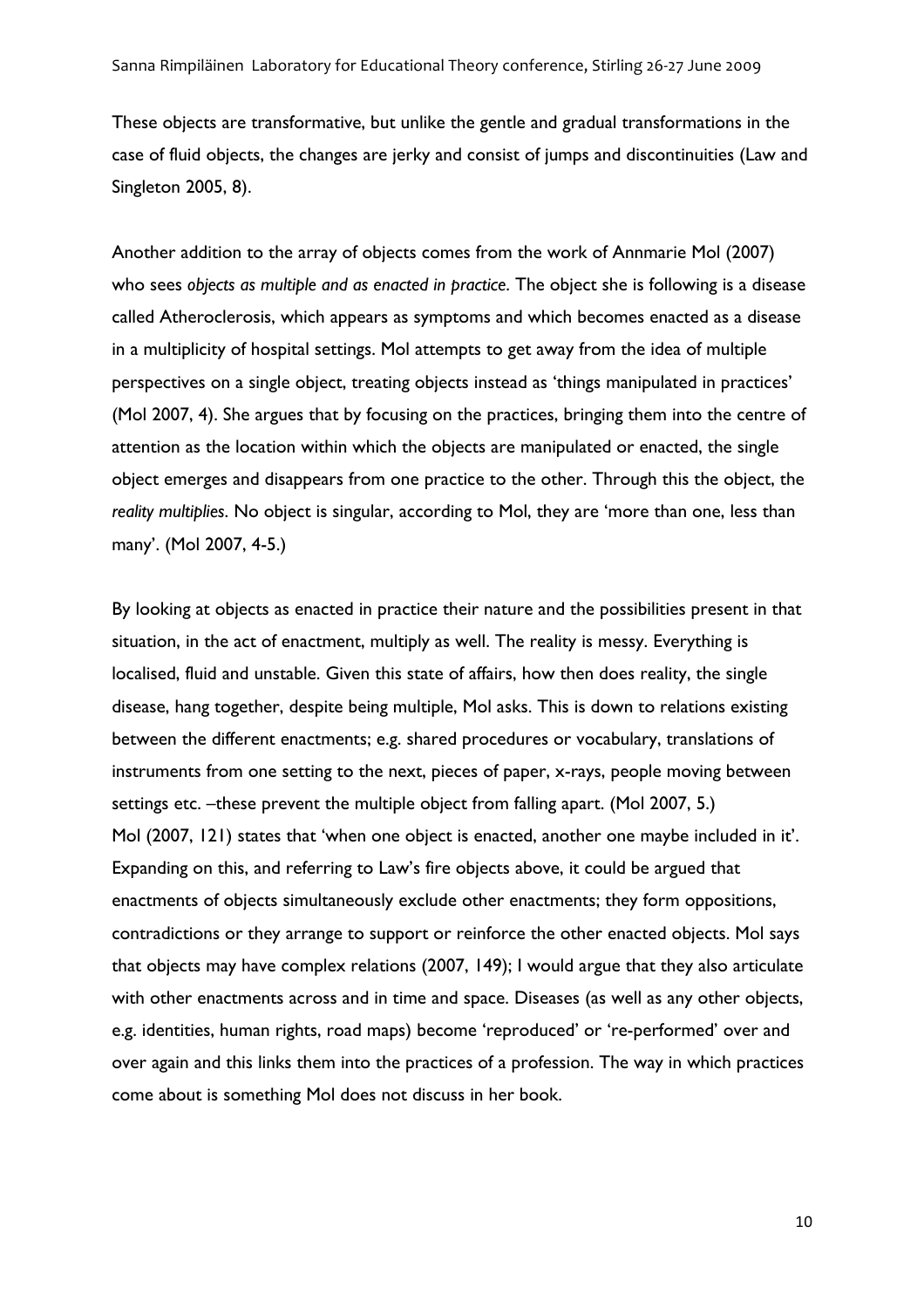Furthermore, when an object is enacted in a practice, while it excludes other enactments, it is possible, as well as likely, that simultaneously or in parallel, several other objects are/become enacted; either purposefully or as a 'bi-product' of the first enactment (cf. Mol 2007, 149-150). So I'd like to argue, that through enacting an object, not only the object comes into being, but the practice itself is enacted, becomes visible, is reinforced, reproduced. It is linked to a series of other enactments of the practice on personal level, within the institution and as widely as this practice is, well, practiced<sup>6</sup>. The object and the practice are thus interlinked. An object that is enacted in practice, according to Mol (2007) is performed anew within each context and through each enactment, yet somehow the object, more than one, less than many, 'hangs together' as the 'same'; 'no object is singular'. Is it thus through understanding objects as enacted in practices that allows for all the different configurations of object to co-exist and apply at the same time?

## **Practices**

<u> 1989 - Johann Stein, fransk politik (d. 1989)</u>

 $6$  On a personal note: Following the ideas of Mol, who sees objects as enacted in practice, I wonder if this act of writing the present text itself is an enactment of... what? Of my reading and understanding of ANT, or of research practice, of practice of being a PhD student, or of using a computer as a thinking aid? All of these practices are present at once in this act of writing, here and now, and they link me to the practices of doing research or being a PhD student that span universities and research institutions world over, in the past, present and most likely in the future (cf. Latour & Venn 2002, 249-250 folding in the garland of time). The same goes for the other culminating practices present in this act of writing, and naturally this is only by way of mentioning a few. So by sitting down in front of my laptop, having read books and articles on Actor Network Theory that in themselves relate to other texts and thinkers, I am enacting the approach in practice. A multiplicity of objects and practices become enacted at once, but only some are given priority in a given situation. And yet, at the same time as the act of writing is 'folding' me into the multiple practices and enactments of being a student and doing research (cf. Nespor 1994, 16), I am also separating myself from them. My present act of writing is unique. It has not happened before. I have not typed these words down before, nor thought these particular thoughts (as it happens) before they actually hit the screen. Even if the practices are the 'same' they will be different too (cf. Mol 2007, 149), because every enactment is really a reenactment (unless it is so unique it is the first ever), but the environment may be different, the student may study a different topic, in a different language, on a computer of different make and so on. So the end result will not be identical to anyone else's enactment of practice or their objects. This is also what eventually changes the practices; the repeated enactments and re-enactments work simultaneously to sustain and to change the practices. The changes may happen very gradually. The processes are mutually inclusive (see Mol 2007, 146).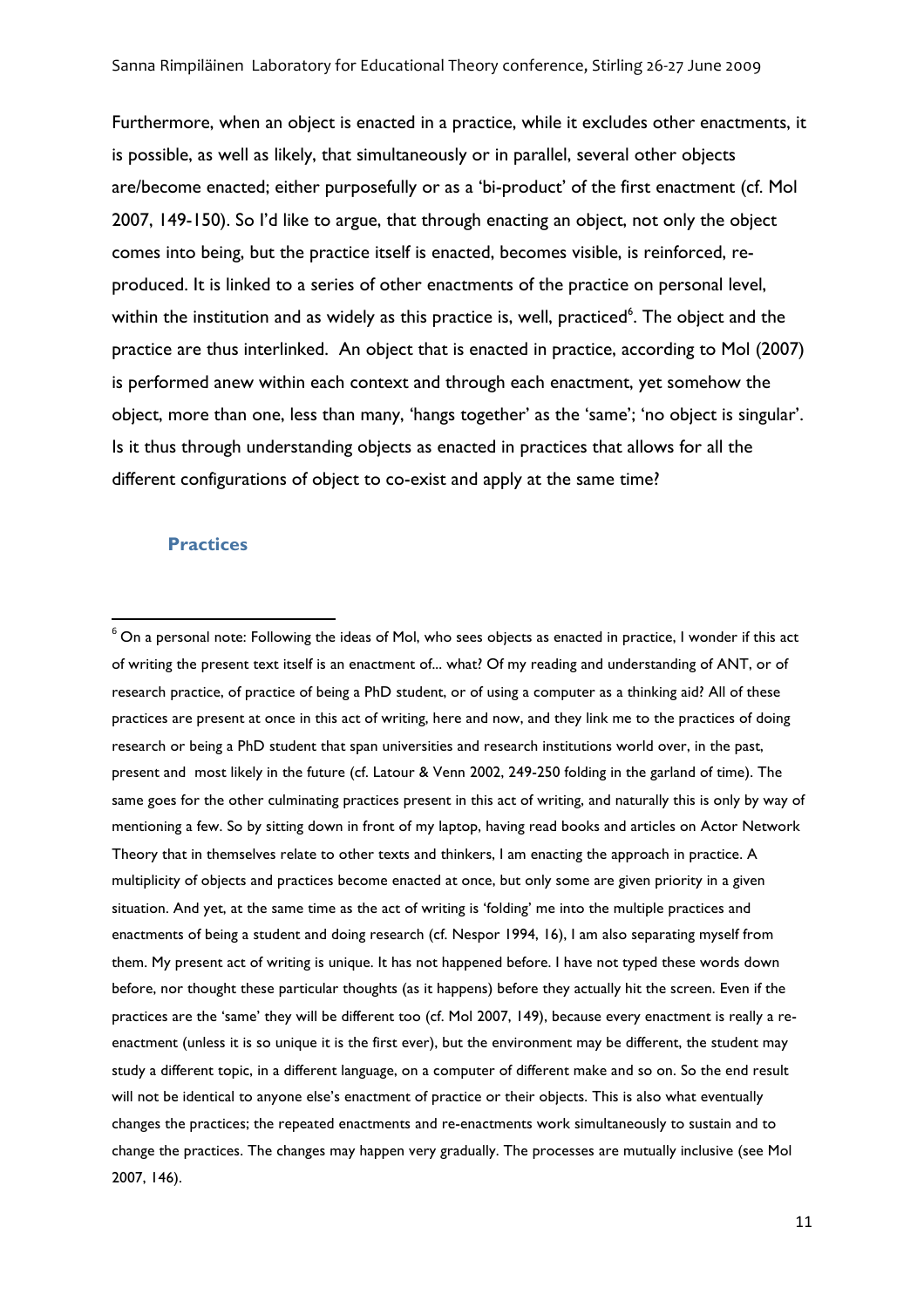*Practice* has conventionally been seen as habitual, normative, and routinized, a set way of doing things (Knorr Cetina 2001, 175; Rouse 2001, 190). If we take Mol's view (2007) of objects coming into being through enactments in practices, then it would be feasible to argue that practices arise out of series of enactments. For an enactment to become practice it has to be performed repeatedly. This process inevitably allows the practice to a) multiply and b) change, very gradually. If it happened quickly the practice would change, and that would make it a new practice (cf. object breaking and becoming a new one). Furthermore, practices produced and reproduced through enactments become linked to the network that constitutes it: this enactment here links us to all the other people engaged in this practice now, as well as to everyone else who was been involved in it historically, and will be in the future.

Talking of habit or routine implies a *history*. Practices, even if they would not be seen as having a particular foundation, arise out of *something* (cf Pulkkinen 1994) rather than nothing. Furthermore, if a practice is a 'routine' or 'a norm' then this implies that there is something holding that practice, that network, in place. This links to John Law's (2004) discussion of Hinterland of scientific practice – 'If new realities 'out-there' and new knowledge of those realities 'in-here' are to be created, then practices that can cope with a hinterland of pre-existing social and material realities also have to be build up and tolerated' (Law 2004, 13). The hinterland forms the 'historical background' upon or out of which new practices evolve or are built. Law (2004) explains in detail how new, uncertain scientific discoveries become stabilized into scientific statements in scientific practices, and become part of the backdrop for the future developments in science.

Practices are naturally present in every sphere of life. What is of concern here, however, are the scientific practices. Understanding practice as habitual or normative appears somewhat limiting when thinking of the dynamism of research work. Karin Knorr Cetina has introduced a more creative and constructive understanding of practice (e.g. when carrying out complex, non routine social scientific processes), which 'allows for the engrossment and excitement – the emotional basis – of research work'. She characterizes research work as *knowledge-centred or epistemic practice*, which is 'internally more differentiated than current conceptions of practice as skill or habitual task performance suggest'. (Knorr Cetina 2001, 175-6.) Central to this conceptualization of practice is yet another type of object -

12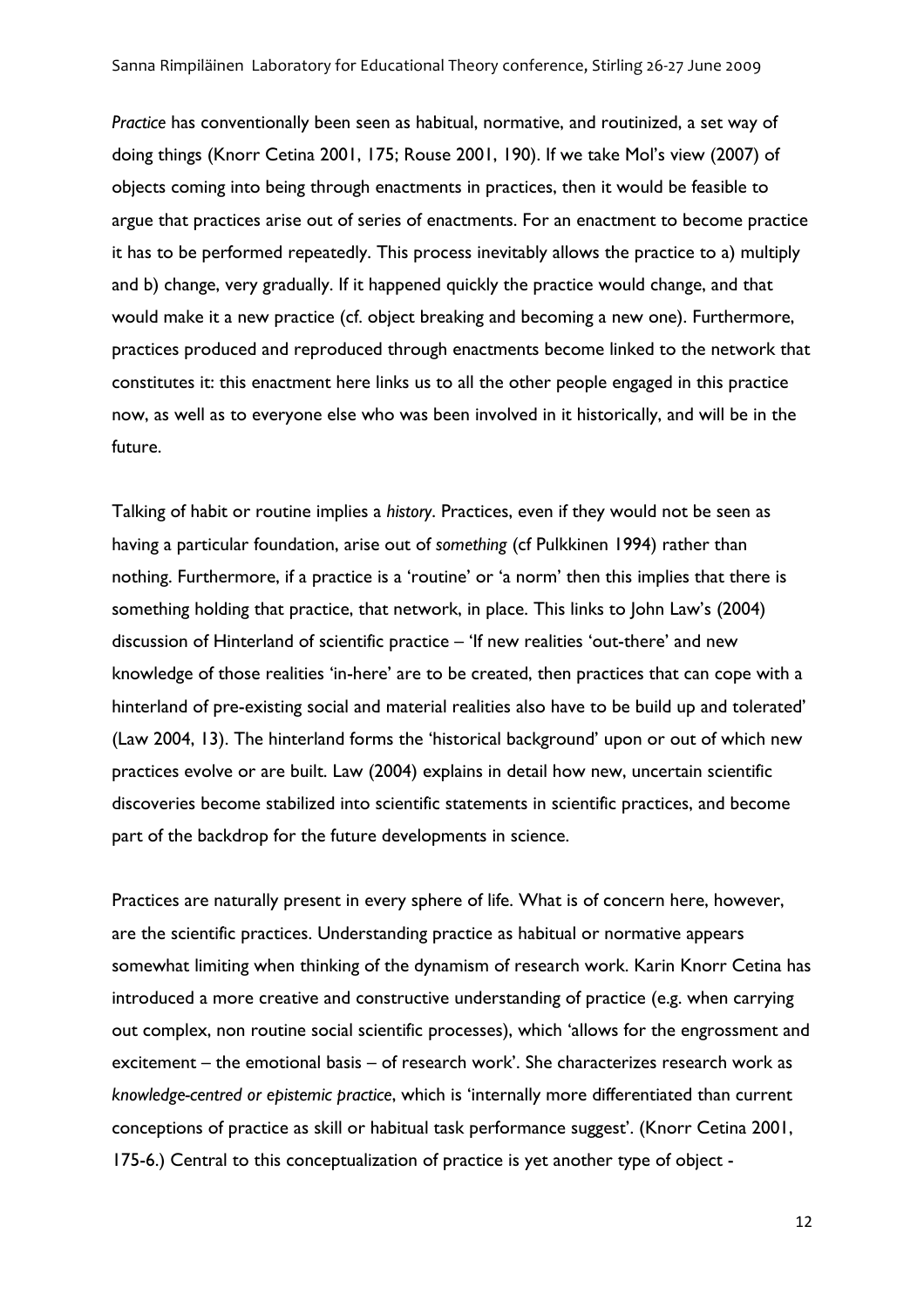*knowledge or epistemic objects*, which (I paraphrase this to tie in with Mol's view) are enacted into being specifically in knowledge-centred/research practices. These objects are partial, always 'wanting' and are characterised by their 'lack of completeness of being and their nonidentity with themselves'. These characteristics articulate with those of *fire objects*  introduced by Law and Singleton and allow for the dynamic aspect of research work. In order for researchers to want to ask further questions and move forward in their work, the knowledge objects need to be seen as incomplete or partial. This (seeing epistemic objects as incomplete) in turn leads to understanding ontology (or multiple ontologies) as continually unfolding. (Knorr Cetina 2001, 176; 185)

# **Conclusions**

So far in this paper I have discussed the various understandings of central concepts of Actor Network Theory. This discussion links to my PhD study, which empirically examines the practices of researchers engaged in an interdisciplinary research and development project Ensemble that investigates case based learning in Higher Education and the potential of semantic web applications for enhancing that learning. So, what to take forward from this discussion of central concepts of ANT for my study? The following ideas have emerged as most useful:

## 1) Material-semiotics

This is an alternative name for Actor Network Theory promoted by John Law, as the approach ultimately maps network relations that are both material (between things) and semiotic (between concepts). In this configuration the approach emerges as an analytical tool, way of making sense of the data. The data collection methods themselves will be more traditionally ethnographic, but for instance interview schedules for thematic interviews are inspired by ANT/material semiotics way of understanding the world. To me the theory one uses in their research necessarily permeates the research process, or it should do, for the approach one takes will, or should, inform the data collection strategies and analysis alike.

# 2) Principle of symmetry

When studying the research team and their engagement with Archaeology, I will take into account also the material and other non-human aspects of their work and the networks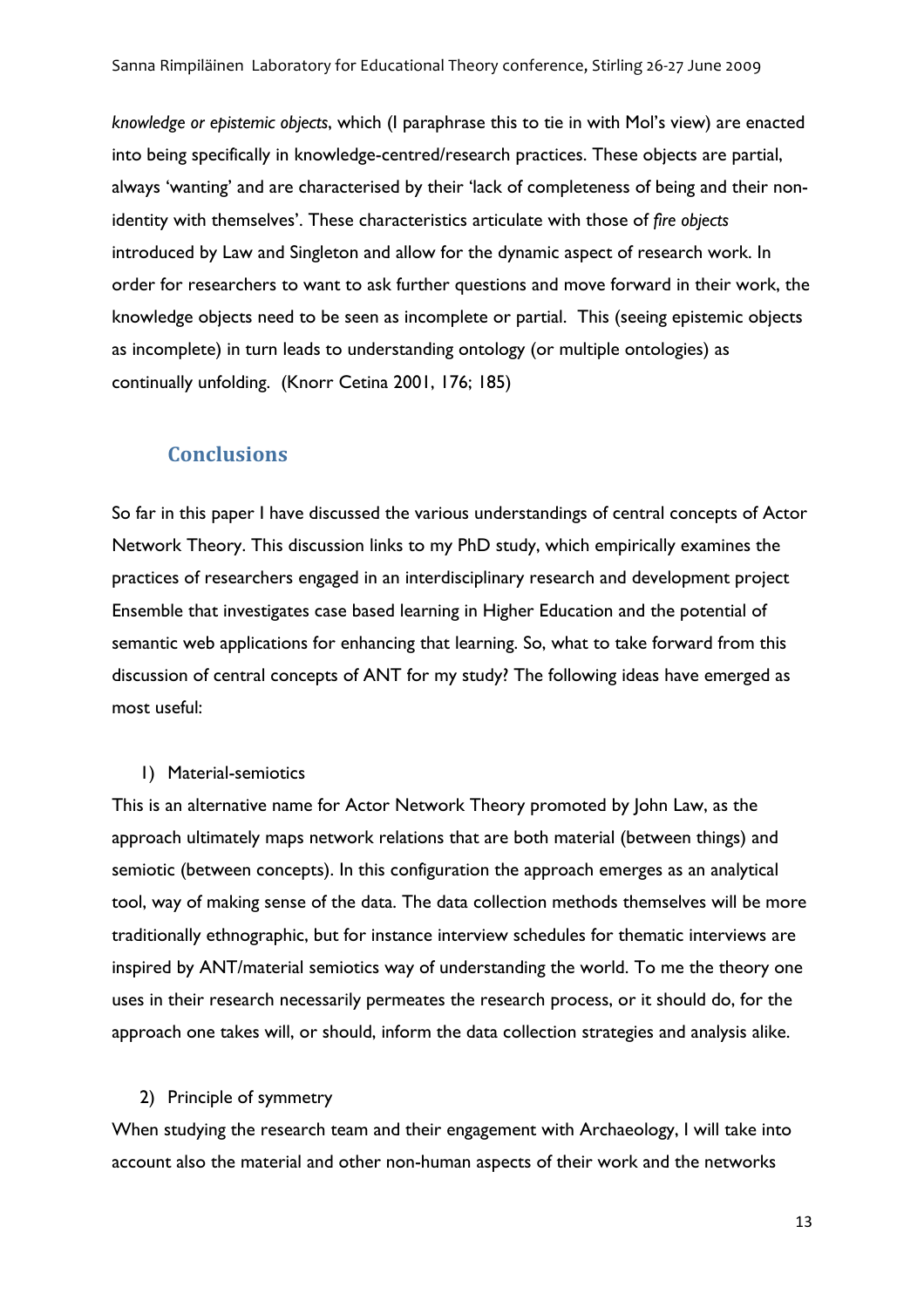they are involved in. This means abstaining from making any *a priori assumptions of asymmetry* between the human and non-human entities in these networks. Thus, e.g. a computer as well as a researcher is assumed an equal capacity to make a change to the state of affairs, that is, cause an effect or impact. I will emphasize here, as we learned earlier in the paper, this principle *does not* rob subjects of their capacity for intentional agency or the ability to make decisions and act upon them. Only this capacity is not given a priority status and it is not the principle source of action. When subjects exercise agency, for instance, decide to use this piece of equipment instead of that, the decision is taken in relation to those networked relations the person is situated in and that are relevant at that moment.

#### 3) Heterogeneous nodes and networks as mutually constitutive

As the discussion has shown, networks and their nodes are not clear cut entities. Objects, as well as networks, in my understanding, can either be tangible things or more abstract, less bounded entities. For instance, Ensemble can be conceptualised as a network, or as a node located in a much bigger network; it can be seen as an actant, with a capacity to cause effect: 'Ensemble attended a conference'. Again, Ensemble itself will consist of nodes, culminations of networked relations. Some may be very temporary indeed, some more durable. Thus networks and objects appear as mutually constitutive of each other. Whether we look at an object or a network is a matter of scale of observation.

Mol sees objects as coming into being through enactments in practices. I argue that they are also simultaneously (however temporary) stabilizations or culminations of network relations. 'Research practice' is ultimately a very abstract entity. It becomes detectable in the network relations that make it visible, and that happens through enactments.

4) Enactment of network relations and multiple realities

Phenomenological, perspectivalist (Law 2004) point of view understands the world as a singular with multiple view points on it. Ensemble would be viewed as a single thing with several different interpretations of what it is like, with the assumption that it is possible to gain a single interpretation on it, once the differences have been explained away. However, if we follow Mol's idea of multiple enactments, the project and the practices engaged multiply. For instance, my reality, my enactment of the project Ensemble as a PhD student,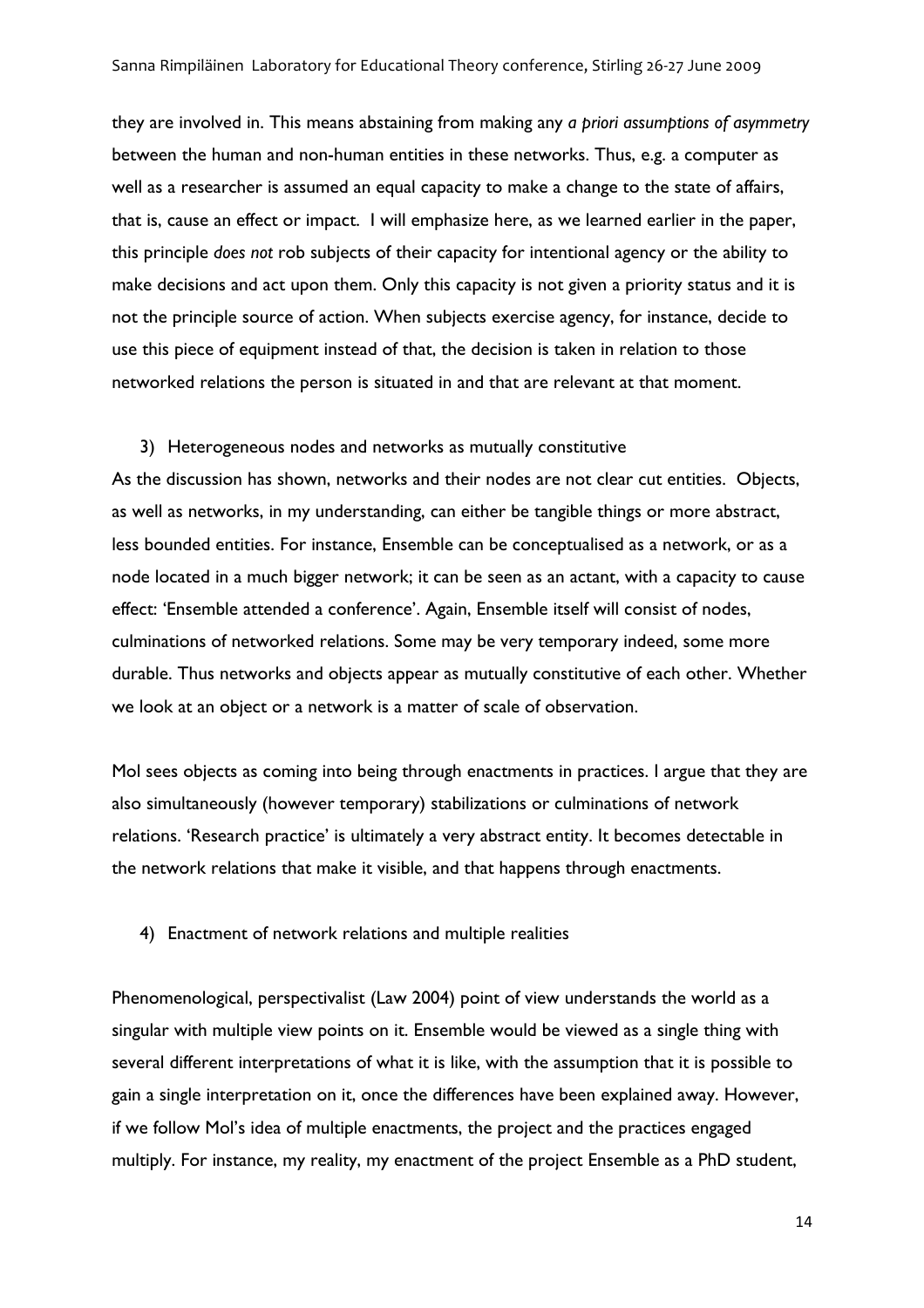is different from those of the researchers or the Principle Investigators in the team. We are all part of the one project called Ensemble but we enact it differently. We are linked to this one network as part of our individual networks, and we bring influences from them into this one, and vice versa. As Mol so succinctly puts it, Ensemble is 'more than one, less than many'; it hangs together by association (more on this discussion see Mol 2007).

#### 5) Practice

The two understandings of practice discussed above – practice as habitual or routine, and as dynamic and creative - are both present in research work at the same time. The hinterland of scientific practices form a more stable network, a background or a context, within which the more dynamic epistemic practices have space to emerge, and where multiple and unfolding realities become enacted. The interdisciplinary work of Ensemble has this all: there are existing research practices which the researchers from different disciplinary backgrounds bring with them and which they have to negotiate with each other in the new setting; there is development work with partial, emerging objects and unfolding ontologies; the project has no existing practices, yet, as it is so new. But by the end of the three years it may well have a practice that has become more routinized and part of the hinterland.

The discussed concepts and ideas from Actor Network Theory or Material Semiotics provide a fruitful approach for studying research practices in the interdisciplinary setting of our project. The ideas derived here could usefully be applied in other educational settings concerned with practices, be it in teaching, learning or research.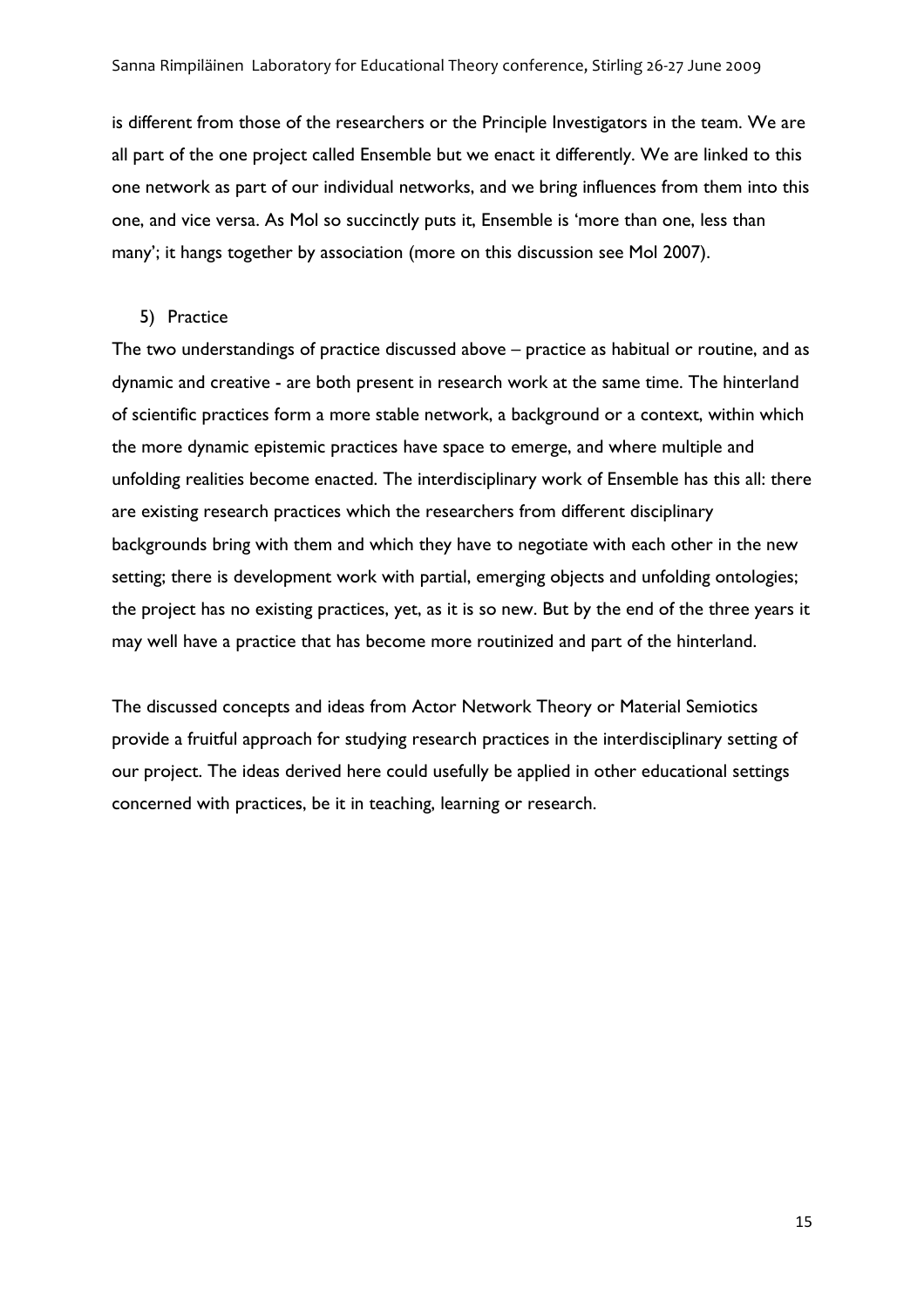# **Bibliography**

Callon, M., 1987. Some elements of a sociology of translation: domestication of the scallops and the fishermen of St Brieuc Bay. In *Power, action and belief: a new sociology of knowledge?* London: Routledge, pp. 196-223.

Elder-Vass, D., 2008. Searching for realism, structure and agency in Actor Network Theory. *British Journal of Sociology*, 59(3), 455-473.

Knorr Cetina, K., Objectual Practice. In *The Practice Turn in Contemporary Theory*. Oxon: Routledge, pp. 175-188.

de Laet, M. & Mol, A., 2000. The Zimbabwe Bush Pump: Mechanics of a Fluid Technology. *Social Studies of Science*, 30(2), 225-263.

Latour, B., 1999. *Pandora's Hope: Essays on the Reality of Science Studies* 1st ed., London: Harvard University Press.

Latour, B., 2005. *Reassembling the Social: An Introduction to Actor-Network-Theory*, Oxford: Open University Press.

Latour, B. & Venn, C., 2002. Morality and Technology: The End of the Means. *Theory Culture Society*, 19(5-6), 247-260.

Law, I., 2000. Objects, Spaces and Others. Available at: http://www.lancs.ac.uk/fass/sociology/papers/law-objects-spaces-others.pdf [Accessed January 29, 2009].

Law, J., 2002. Objects and Spaces. *Theory Culture Society*, 19(5-6), 91-105.

Law, J., 2004. *After Method* 1st ed., Oxon: Routledge.

Law, J., 2006. After ANT: complexity, naming and topology. In *Actor Network Theory and*  after; Edited by John Law and John Hassard. 4<sup>th</sup> ed. Oxford: Blackwell Publishing.

Law, J., 2007. Actor Network Theory and Material Semiotics. Available at: http://www.heterogeneities.net/publications/Law-ANTandMaterialSemiotics.pdf [Accessed January 29, 2009].

Law, J. & Singleton, V., 2005. Object Lessons. *Organization*, 12(3), 331-355.

Mol, A., 2007. *The Body Multiple: Ontology in Medical Practice* 3rd ed., Durham and London: Duke University Press.

Nespor, J., 1994. *Knowledge in Motion: Space, Time and Curriculum in Undergraduate Physics and Management* 1st ed., Oxon: Routledge.